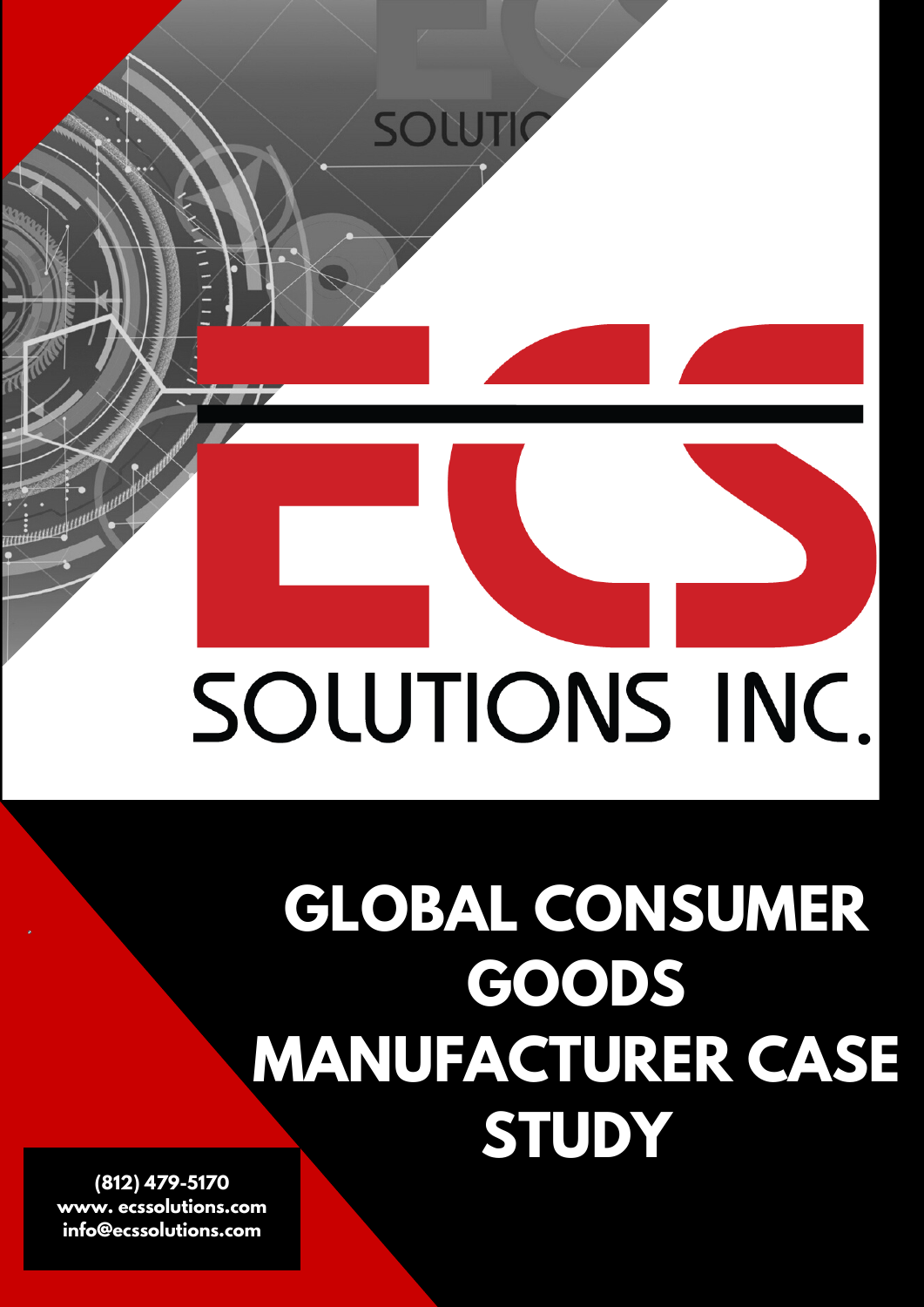## **An Upgrade to Ignition Sepasoft "Perspective" OEE & Downtime Module**

A global consumer goods manufacturer hired ECS Solutions to evaluate and install an upgrade of an Ignition Application from Version 7.9 to Version 8.1. Version 7.9 was originally installed by ECS Solutions. The overall objective for the company was to have a webbased client application that was independent of Java and based on HTML5. The upgrade included a reconfiguration of the MES software to improve its effectiveness.

The previous Ignition "Vision"-based Application did provide the functionality to monitor Equipment Downtime and Overall Equipment Effectiveness (OEE), but the use of Java within the Ignition modules conflicted with other applications at the site and made it difficult to access throughout the organization. Migration to the web-based Perspective Platform allowed ECS to significantly lighten the application and to focus on the most important data. The new version of the Sepasoft OEE module also made it possible to simplify how the workstream was modeled within the Sepasoft Production module. The company required this application be designed to work with both PCs and iPads.

ECS migrated the production model from the existing Ignition v7.9 Gateway to a new Ignition v8.1 Gateway. The client wanted to use the Perspective Module as the HMI platform rather than the existing Vision module (which required Java). The HMI platform allowed easier access to the application since only a web browser was required. Thus, business/commercial individuals could easily access the application and leverage the data it provided.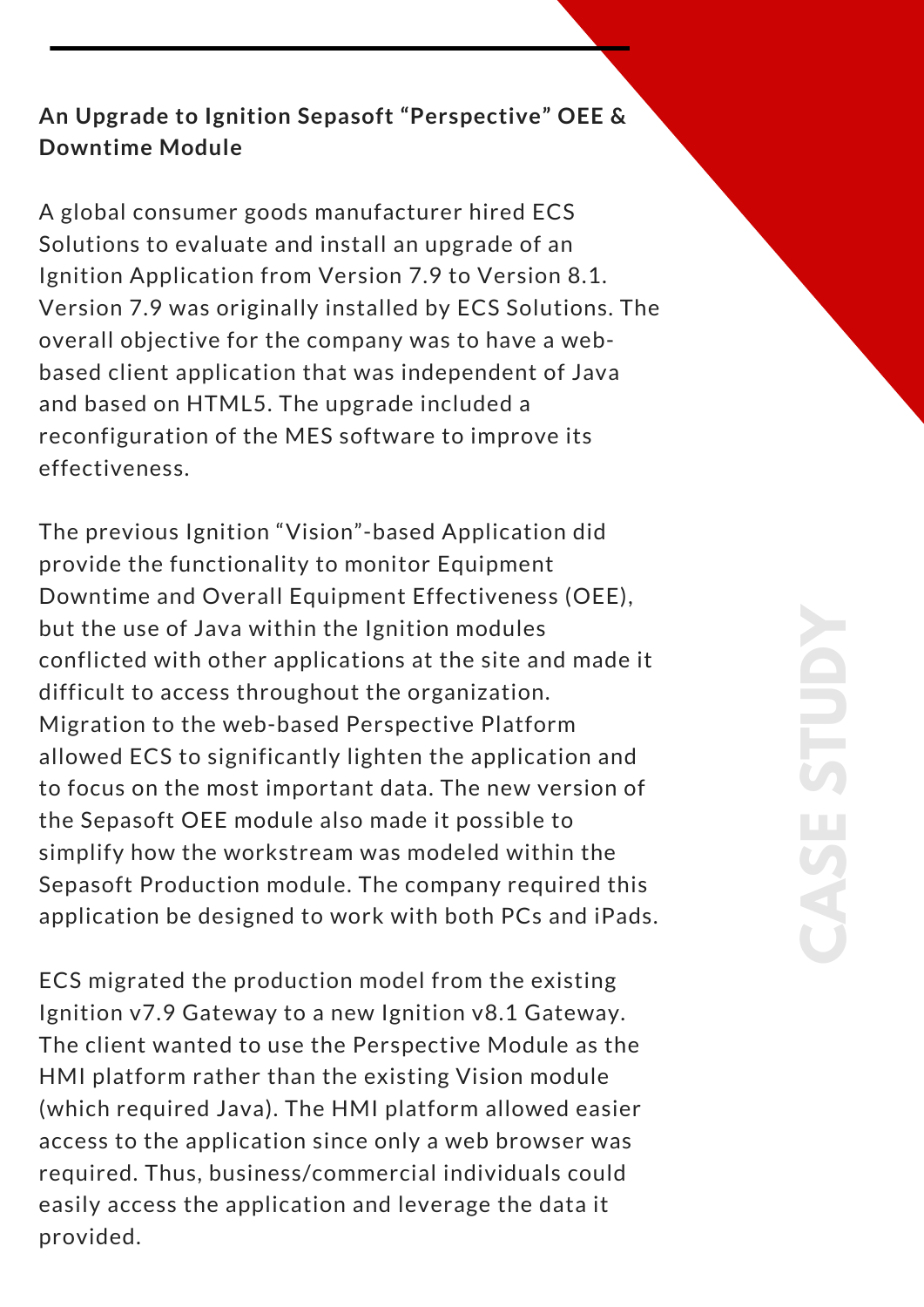The Sepasoft OEE "Perspective" version was released late in December 2020. The client wanted to realize the benefits of the new platform as soon as possible, so development and testing actually began with the Sepasoft "release candidate" version, i.e., a beta version of their Ignition modules prior to the actual version release in December. To jump-start, ECS took on the development of the migration ensured the new application would be ready to go into full testing and production when officially released by Sepasoft. This required close coordination between ECS Solutions, Sepasoft, and the client. With Perspective, ECS Solutions was able to deliver a mobile solution with the application available to operators and management on both PCs and on iPads.

A challenging aspect of the project was utilizing the unreleased (beta) version of Sepasoft's perspective components for the development. This, in addition to an aggressive timeline, meant ECS had to develop and test quickly. Since migration from Vision to Perspective was necessarily done manually, all graphical objects created for the Vision module had to be re-developed and reimagined for use with Perspective.

Sepasoft confirmed the existing Sepasoft OEE module version 2.79 could be migrated to Ignition version 8.0. However, to be current and to take advantage of the latest improvements, Sepasoft recommended migration to Ignition 8.1 using their module version 3.81.